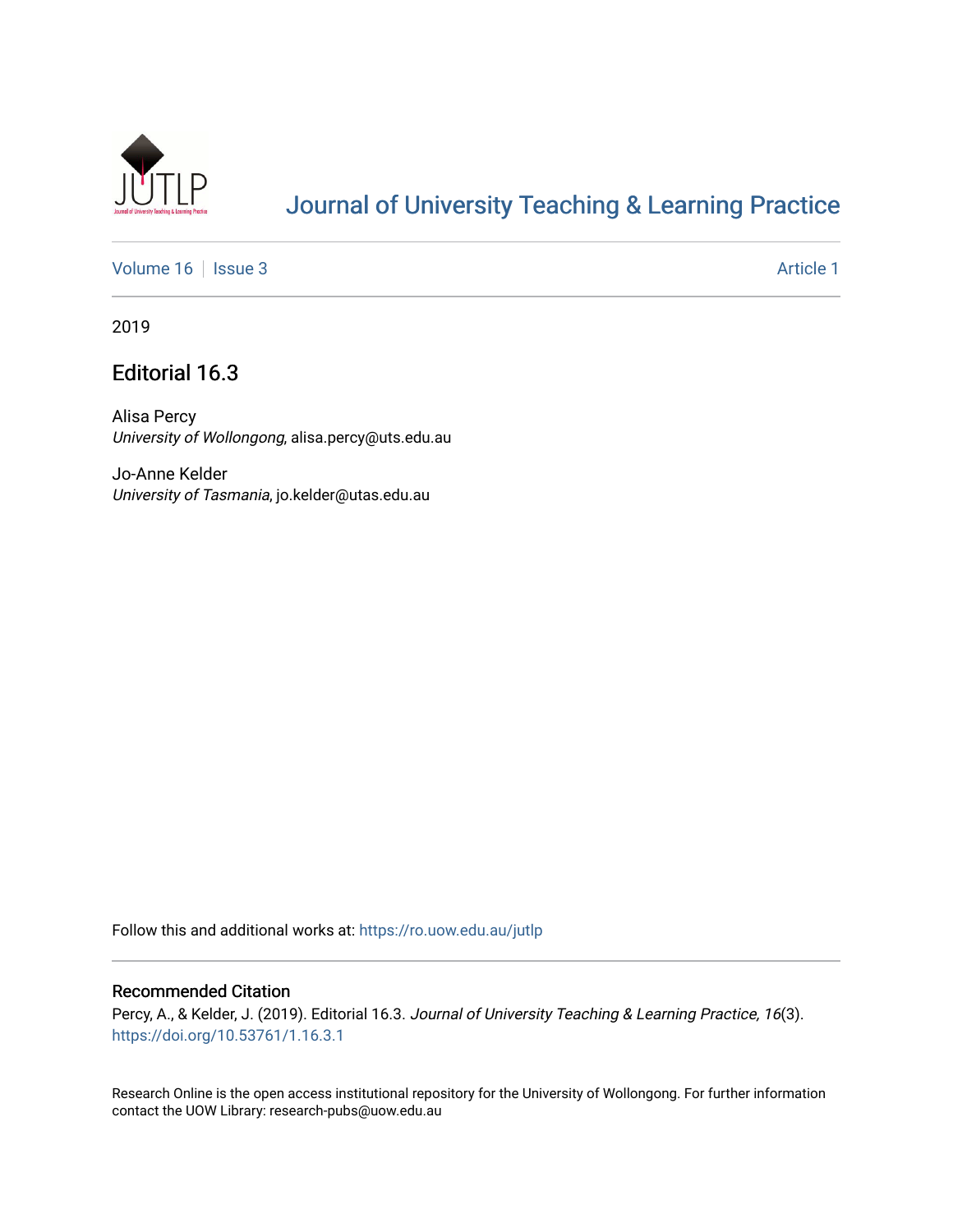Editorial 16.3

This article is available in Journal of University Teaching & Learning Practice: [https://ro.uow.edu.au/jutlp/vol16/iss3/](https://ro.uow.edu.au/jutlp/vol16/iss3/1)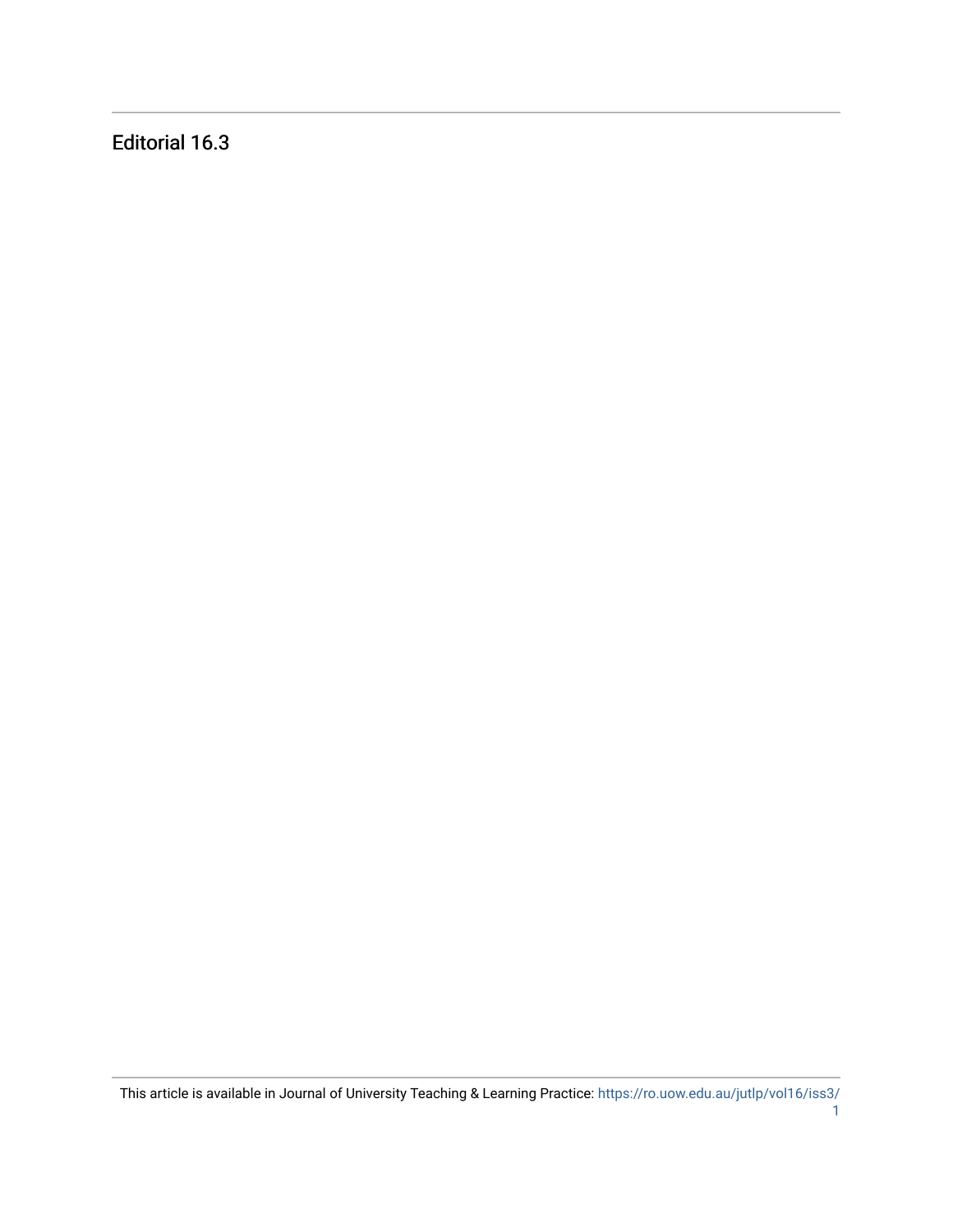

# [Journal of University Teaching & Learning Practice](https://ro.uow.edu.au/jutlp)

[Volume 16](https://ro.uow.edu.au/jutlp/vol16) | [Issue 3](https://ro.uow.edu.au/jutlp/vol16/iss3) Article 1

2019

## Editorial: JUTLP Issue 16.3

Alisa Percy University of Wollongong, alisa.percy@uts.edu.au

Jo-Anne Kelder University of Tasmania, jo.kelder@utas.edu.au

Follow this and additional works at: [https://ro.uow.edu.au/jutlp](https://ro.uow.edu.au/jutlp?utm_source=ro.uow.edu.au%2Fjutlp%2Fvol16%2Fiss3%2F1&utm_medium=PDF&utm_campaign=PDFCoverPages) 

#### Recommended Citation

Percy, A., & Kelder, J. (2019). Editorial: JUTLP Issue 16.3. Journal of University Teaching & Learning Practice, 16(3). [https://ro.uow.edu.au/jutlp/vol16/iss3/1](https://ro.uow.edu.au/jutlp/vol16/iss3/1?utm_source=ro.uow.edu.au%2Fjutlp%2Fvol16%2Fiss3%2F1&utm_medium=PDF&utm_campaign=PDFCoverPages)

Research Online is the open access institutional repository for the University of Wollongong. For further information contact the UOW Library: research-pubs@uow.edu.au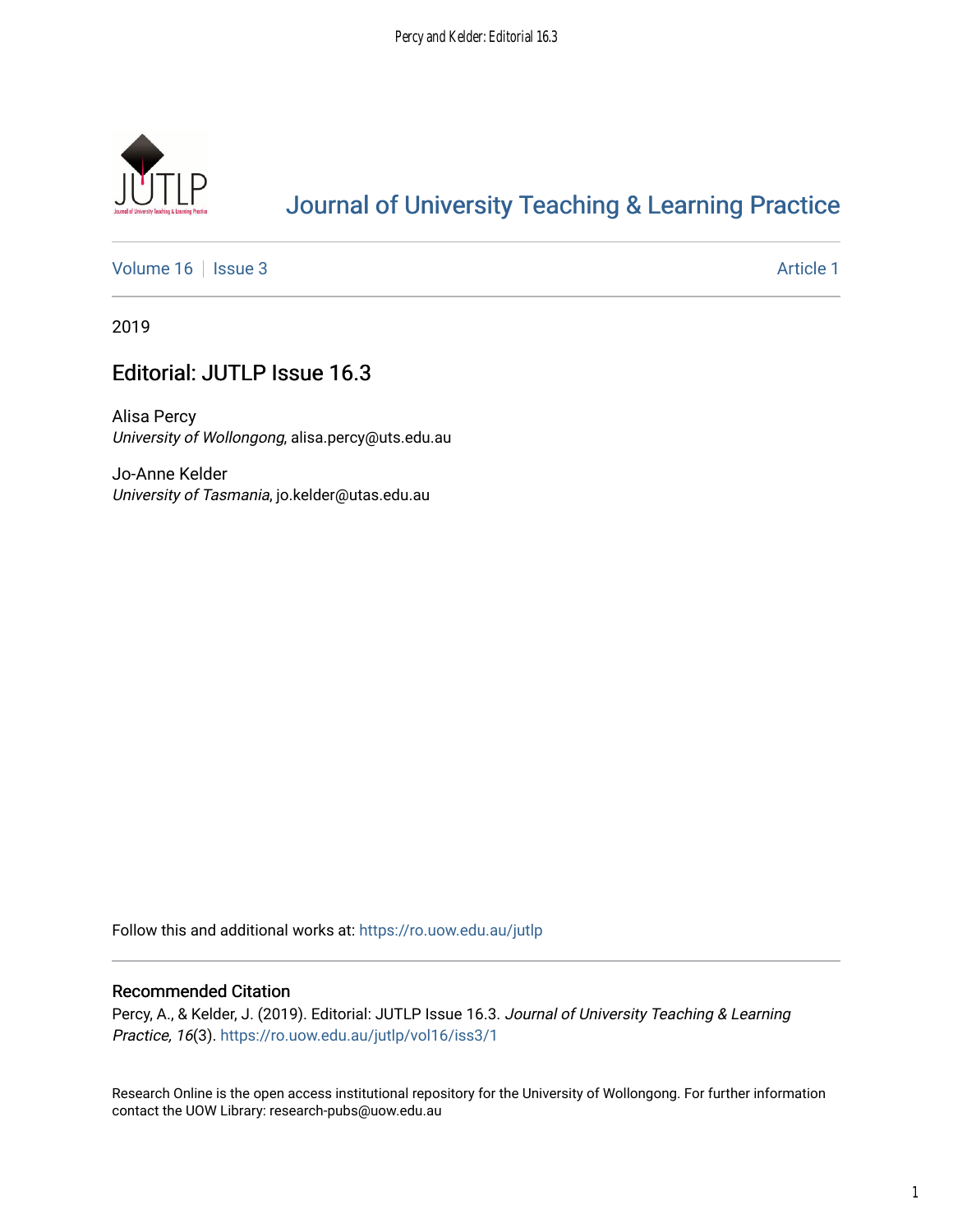Editorial: JUTLP Issue 16.3

This article is available in Journal of University Teaching & Learning Practice: [https://ro.uow.edu.au/jutlp/vol16/iss3/](https://ro.uow.edu.au/jutlp/vol16/iss3/1) [1](https://ro.uow.edu.au/jutlp/vol16/iss3/1)